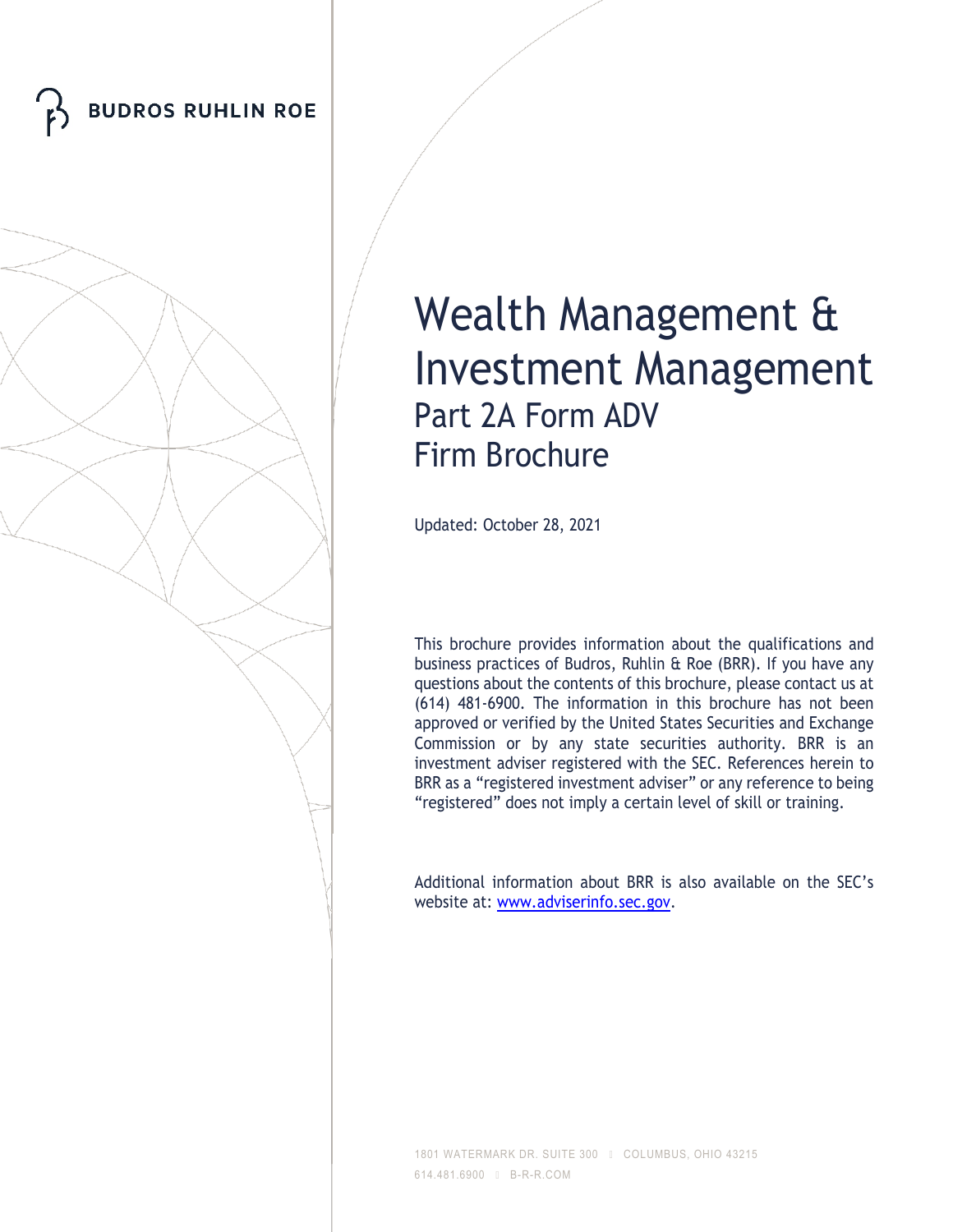

# **Material Changes**

Since the last Annual Amendment of this Disclosure Brochure in March, 2021, there have been the following material changes:

- Item 4 (Advisory Business) has been revised relative to ownership of BRR. On October 1, 2021 CI Financial Corp., ("CI") (TSX: CIX; NYSE: CIXX) through its wholly-owned subsidiary of CI US Holding Inc. completed its acquisition of Budros, Ruhlin & Roe, Inc. BRR is now a wholly owned subsidiary of CI.
- Item 10 ( Other Financial Industry Activities and Affiliations) has been amended to include the following: As a subsidiary of CI, BRR has many affiliated financial entities regulated by domestic and foreign regulators. However, no potential or actual conflicts of interest currently exist related to the advisory services provided to BRR clients.
- Item 12 (Brokerage Practices) has been revised regarding being independently owned and operated along with adding detail related to our affiliation with CI.

BRR's last annual update to Part 2A of Form ADV was made on March 30, 2020. Since that last annual amendment filing, our Brochure has been updated as follows:

- At Item 4 to increase and enhance disclosures related to limitations of BRR's financial planning services
- At Item 13 to increase and enhance disclosures related to eMoney Advisor platform

# **Table of Contents**

| Item 11: Code of Ethics, Participation or Interest in Client Transactions & Personal Trading  8 |  |
|-------------------------------------------------------------------------------------------------|--|
|                                                                                                 |  |
|                                                                                                 |  |
|                                                                                                 |  |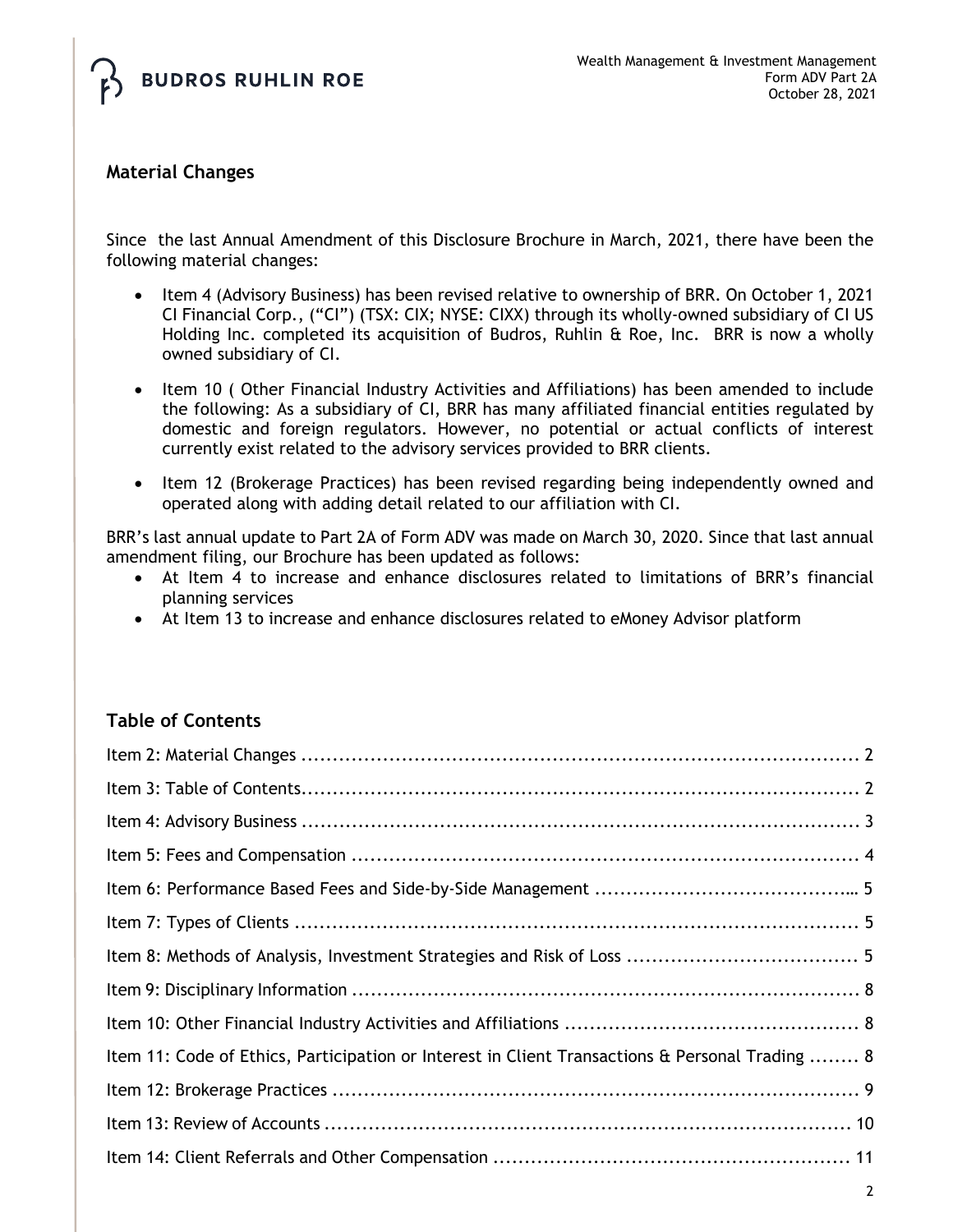# **BUDROS RUHLIN ROE**  $\hat{P}$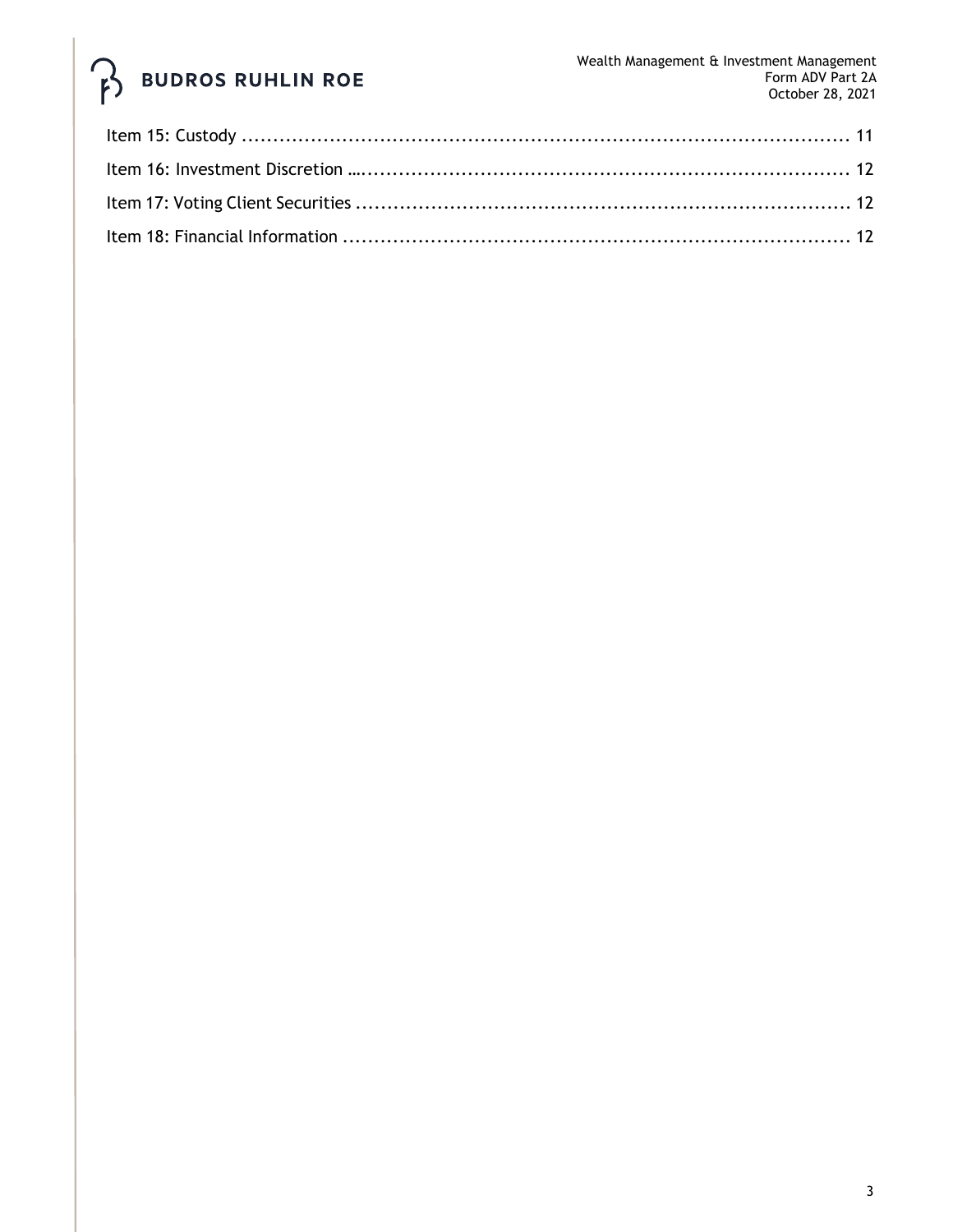

## **Advisory Business**

Budros, Ruhlin & Roe ("BRR") is a fee-only, wealth management firm, founded in 1979. Effective October 1, 2021, BRR became a wholly-owned subsidiary of CI US Holdings, Inc., which is wholly owned by CI Financial Corp., a publicly held independent asset and wealth management company based in Canada.

As of December 31, 2020, BRR managed \$3,019,512,614 of client assets; \$2,902,800,274 on a discretionary basis and \$116,712,340 on a non-discretionary basis. These amounts do not reflect assets under advisement in which BRR provides only investment advice, not execution, including certain individually held accounts as well as certain ERISA plans under Retirement Plan Services. BRR has four service offerings: 1) Wealth Management Services; 2) Investment Management Services; 3) Retirement Plan Services; and 4) GROW with BRR. For further information regarding BRR's offerings, please see the offering specific brochure.

#### Wealth Management Services.

BRR's wealth management services combine customized financial planning services with the firm's investment management services (described below) and are typically offered to high-net-worth individuals and their associated entities, trusts, and estates. BRR's financial planning service counsels clients in the areas of retirement planning, risk management (life, disability, long-term care, property & casualty) planning, estate planning, income tax planning, education planning and/or charitable planning, by assisting them in setting goals and developing strategies to achieve those goals.

#### Investment Management Services.

BRR's investment management service includes working with each client to establish an appropriate investment risk/return profile. Clients typically choose from among seven (7) different portfolio strategies ranging from more conservative strategies to more aggressive strategies. BRR typically manages each portfolio strategy on a discretionary basis. Each portfolio is managed in accordance with a written investment policy statement, which can impose reasonable restrictions on BRR's discretionary management.

Clients who engage BRR on a non-discretionary investment advisory basis **must be willing to accept** that BRR cannot affect any account transactions without obtaining prior consent to such transaction(s) from the client. Thus, in the event that BRR would like to execute a transaction for a client's account (including in the event of an individual holding or general market correction), and the client is unavailable, BRR will be unable to effect the account transaction(s) (as it would for its discretionary clients) without first obtaining the client's verbal consent.

### Co-Advisor Arrangement

BRR established a Co-Advisor relationship with Arcadia Financial Partners, LLC (Arcadia Financial) to offer its investment management services to selected clients of Arcadia Financial. This Co-Advisor relationship does not include and does not in any way apply to BRR's clients who hire BRR for investment management services or wealth management services. Within the terms of this agreement, Arcadia Financial provides its clients with financial planning services, while BRR provides same Arcadia Financial clients with portfolio management services. All client services under this agreement are facilitated by Arcadia Financial and are bound by a triparty agreement between the client, Arcadia Financial, and BRR.

In the Co-Advisor Arrangement, Arcadia Financial is responsible for managing the client relationship, including assessing each client's investment objectives, risk tolerance, financial situation, and creating the investment policy statement. BRR will then manage the portfolio on behalf of the client based on the investment policy statement prepared by the client and Arcadia Financial.

Please see *Methods of Analysis, Investment Strategies and Risk of Loss* for how BRR generally manages clients' investment assets.

In performing any of these services, BRR shall not be required to verify any information received from the client or from the client's other professionals and is expressly authorized to rely thereon. Moreover, each client is advised that it remains their responsibility to promptly notify BRR if there is ever any change in their financial situation or investment objectives for the purpose of reviewing, evaluating or revising BRR's previous recommendations and/or services. BRR does not serve as an attorney, accountant or insurance agent, and no portion of our services should be construed as legal, accounting or insurance services. With respect to financial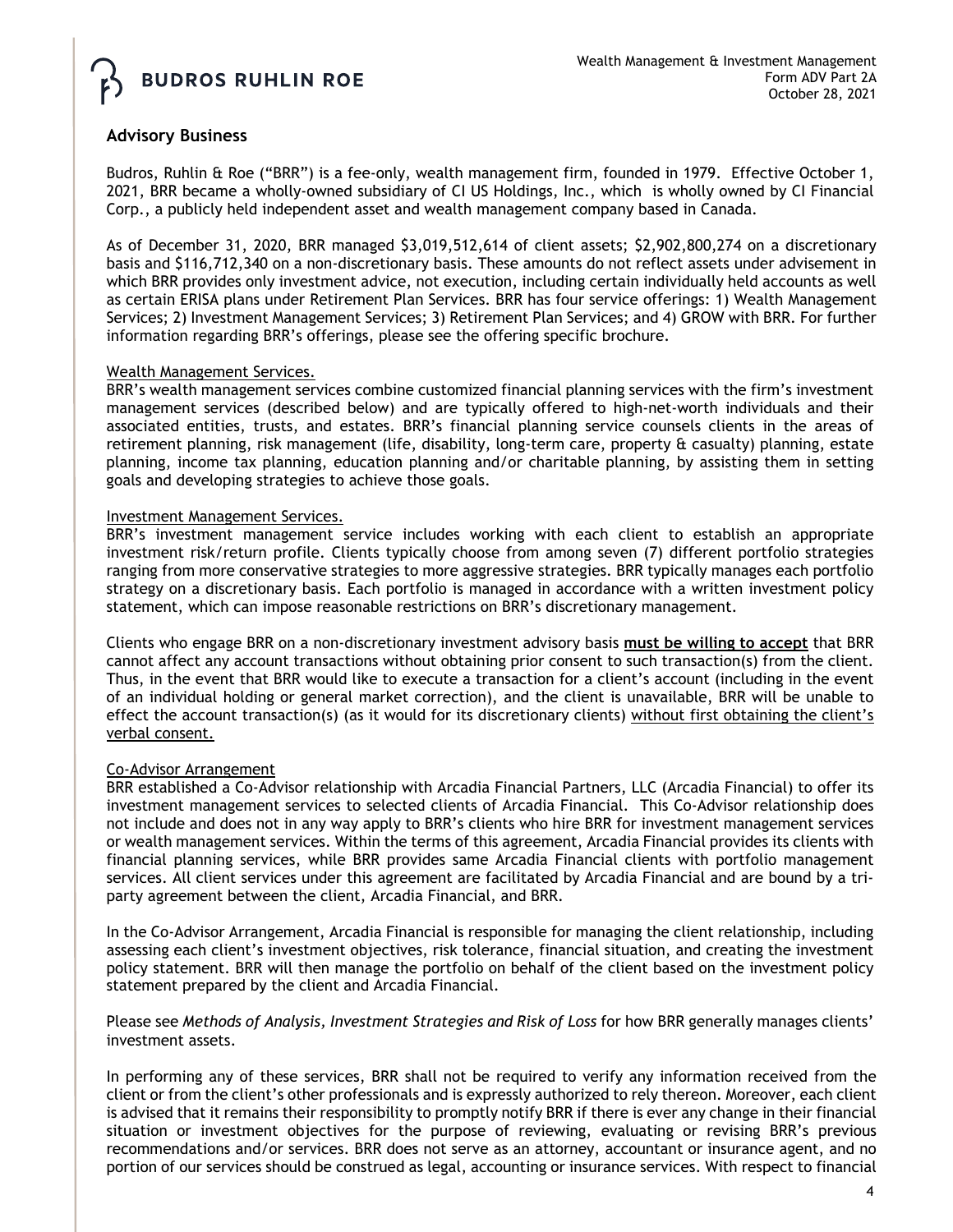

planning recommendations, the client retains absolute discretion over all implementation decisions and is free to accept or reject any recommendation from BRR.

A copy of BRR's written Brochure as set forth on Part 2A of Form ADV shall be provided to each client before, or contemporaneously with, the execution of a services agreement. The Brochure provided shall correspond to the services rendered to that particular client.

## **Fees and Compensation**

BRR has separate fee schedules for each of its service offerings. For further information on the fees and services of other BRR service offerings, please see the offering specific brochures: Retirement Plan Services; or GROW with BRR.

#### **Wealth Management Fees:**

The wealth management fee is based on all investment assets (including cash and cash equivalents) regardless of where custodied or held, including investment assets held within insurance products, non-qualified and qualified plans, trusts and other entities or vehicles. It is not based on "assets under management" as the fee applies to all investment assets whether or not BRR manages the assets as part of the client's portfolio. The current wealth management fee schedule is as follows:

| <b>Market Value of Investment Assets</b>       | <b>Quarterly Fee %</b> | <b>Annual Fee %</b> |
|------------------------------------------------|------------------------|---------------------|
| First \$4 Million                              | 0.2125%                | 0.85%               |
| In excess of \$4 Million and up to \$8 Million | 0.1500%                | 0.60%               |
| In excess of \$8 Million                       | 0.0875%                | 0.35%               |

Wealth management clients are subject to a minimum quarterly fee of \$4,250.00.

#### **Investment Management Fees:**

Unlike the wealth management fees, investment management fees are based on the client's assets under BRR's management. The current investment management fee schedule is as follows:

| Market Value of Investment Assets              | <b>Quarterly Fee %</b> | <b>Annual Fee %</b> |
|------------------------------------------------|------------------------|---------------------|
| First \$1 Million                              | 0.1875%                | 0.75%               |
| In excess of \$1 Million and up to \$4 Million | 0.1250%                | 0.50%               |
| In excess of \$4 Million                       | 0.0625%                | 0.25%               |

Investment management clients are subject to a minimum quarterly fee of \$1,875.00. In the event the calculated fee is less than the minimum quarterly fee and BRR agrees to waive the minimum quarterly fee, the quarterly fee will be .25% of the investment assets, until such time as the as the quarterly fee of .25% exceeds the stated quarterly minimum fee.

#### **Co-Advisor Arrangement Fees**

Clients who fall under the Co-Advisor arrangement between Arcadia Financial and BRR will be assessed a total quarterly fee of .2125%. This fee will be paid to BRR by check or through direct debit of an investment account. BRR is responsible to remit payment to Arcadia Financial for Arcadia's share of the client's fee.

For all services: In certain instances, depending on the client's needs and the services to be performed by BRR, a different fee schedule may be negotiated with a client. Additionally, BRR has grandfathered some wealth management clients under older fee schedules.

BRR calculates wealth management and investment management advisory fees quarterly or annually, based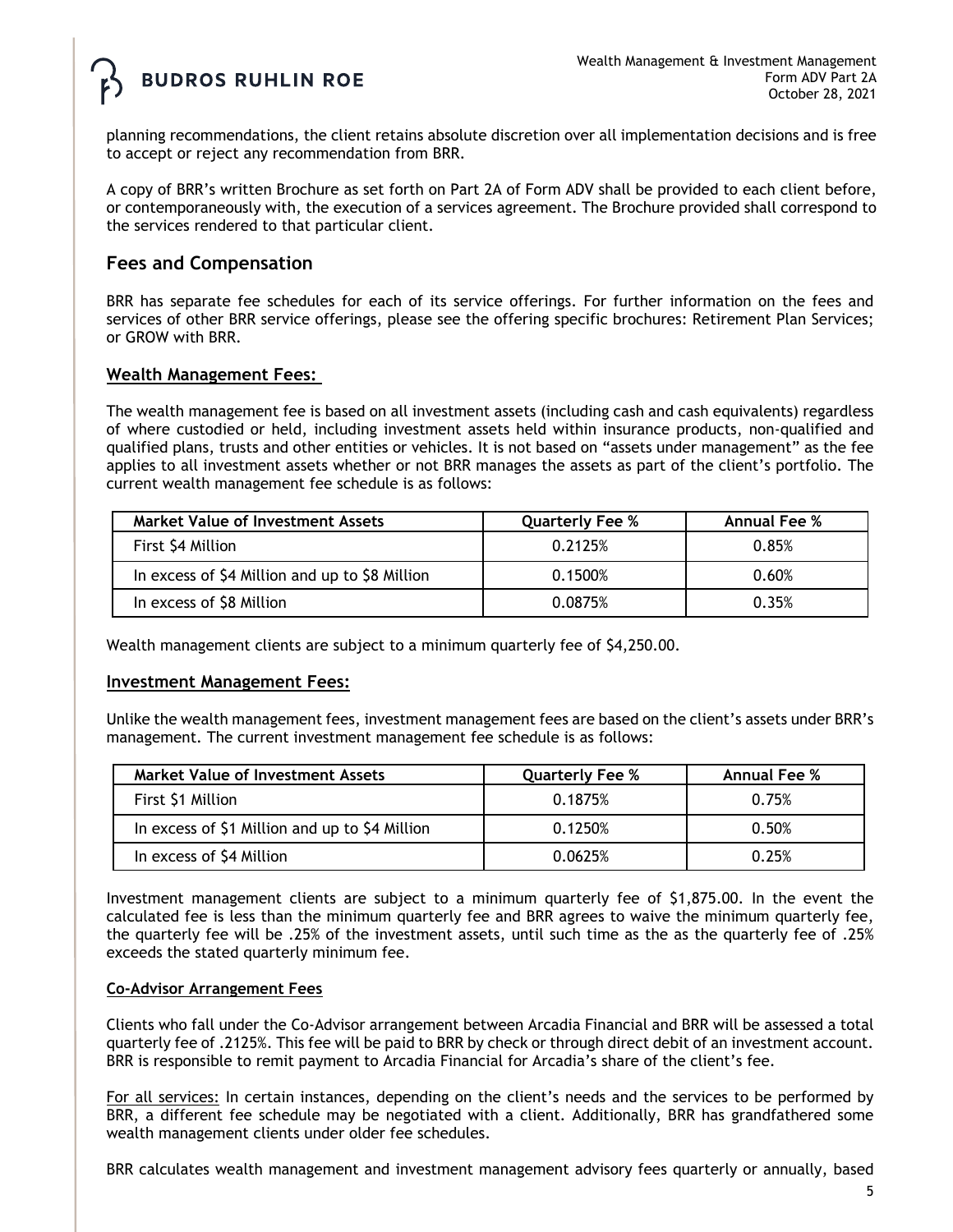on the asset values at the beginning of the quarterly or annual billing period. Invoices are created quarterly or annually, and fees are payable in advance. The foregoing fees are not required to be prepaid six (6) months or more in advance.

The Wealth Management Services Agreement, and Investment Management Services Agreement, between BRR and the client will continue in effect until terminated by either party by written notice in accordance with the terms of such Agreement. Upon termination, BRR shall refund the pro-rated portion of the unearned advisory fee, if any, based upon the number of days that services were provided during the billing cycle (quarterly or annually, as applicable) or until an agreed upon termination date. Most clients authorize BRR to deduct fees automatically from their investment accounts, but clients may request that BRR allow invoices to be paid by check. If a check is not received by the due date, fees may be deducted from investment accounts.

As discussed below, unless the client directs otherwise or an individual client's circumstances require, BRR shall generally recommend that Charles Schwab & Co., Inc. ("Schwab"), a FINRA-registered broker-dealer, member SIPC, or Fidelity Brokerage Services LLC ("Fidelity"), an SEC registered broker-dealer and member NYSE, SIPC, serve as the broker-dealer and custodian for client investment assets. Broker-dealers such as Schwab and Fidelity charge brokerage commissions and/or transaction fees for affecting certain securities transactions (i.e. transaction fees are charged for certain no-load mutual funds, commissions are charged for individual equity and fixed income securities transactions). In addition to BRR's fee, clients may also incur brokerage commissions and/or transaction fees relative to mutual funds, separately managed accounts, alternative investments and exchange traded funds, charges imposed at the fund or manager level (e.g. management fees and other fund expenses).

## **Performance Based Fees and Side-by-Side Management**

BRR does not charge any performance-based fees. Some investment advisors may experience conflicts of interest in connection with the side-by-side management of performance-based fee accounts while also managing accounts with different fee structures. However, these conflicts of interest are not applicable to BRR.

## **Types of Clients**

BRR primarily provides wealth management services to high-net-worth individuals and their associated entities, trusts, and estates. BRR provides investment management services to high-net-worth individuals, trusts, estates, pension and profit-sharing plans, foundations and endowments, business entities and other legal entities.

Please Note: There is no minimum account size for Wealth Management services; however, Wealth Management clients who are subject to the minimum quarterly fee of \$4,250.00, and who maintain investable assets below \$2,000,000.00, will be subject to an annual Wealth Management fee in excess of the 0.85% annual fee referenced in the Fees & Compensation section. All impacted clients should be guided accordingly.

For Investment Management services, the minimum quarterly fee is \$1,875.00, which calculates to a minimum of \$1,000,000.00 in investable assets. In the event the calculated fee is less than the minimum quarterly fee and BRR agrees to waive the minimum quarterly fee, the quarterly fee will be .25% of the investment assets, until such time as the as the quarterly fee of .25% exceeds the stated quarterly minimum fee. BRR may, at its discretion, accept accounts smaller than \$1,000,000.00.

In certain instances, depending on the client's needs and the services to be performed by BRR, a different fee schedule may be negotiated with a client.

## **Methods of Analysis, Investment Strategies and Risk of Loss**

BRR's investment committee is responsible for setting strategy for all client portfolios. The committee consists of members of the firm's Board of Directors, members of the firm's Executive Team, and members of the Central Portfolio Team. The investment committee is led by the Chief Investment Officer and meets at least quarterly to discuss strategy, client portfolio performance, existing and prospective investments, and asset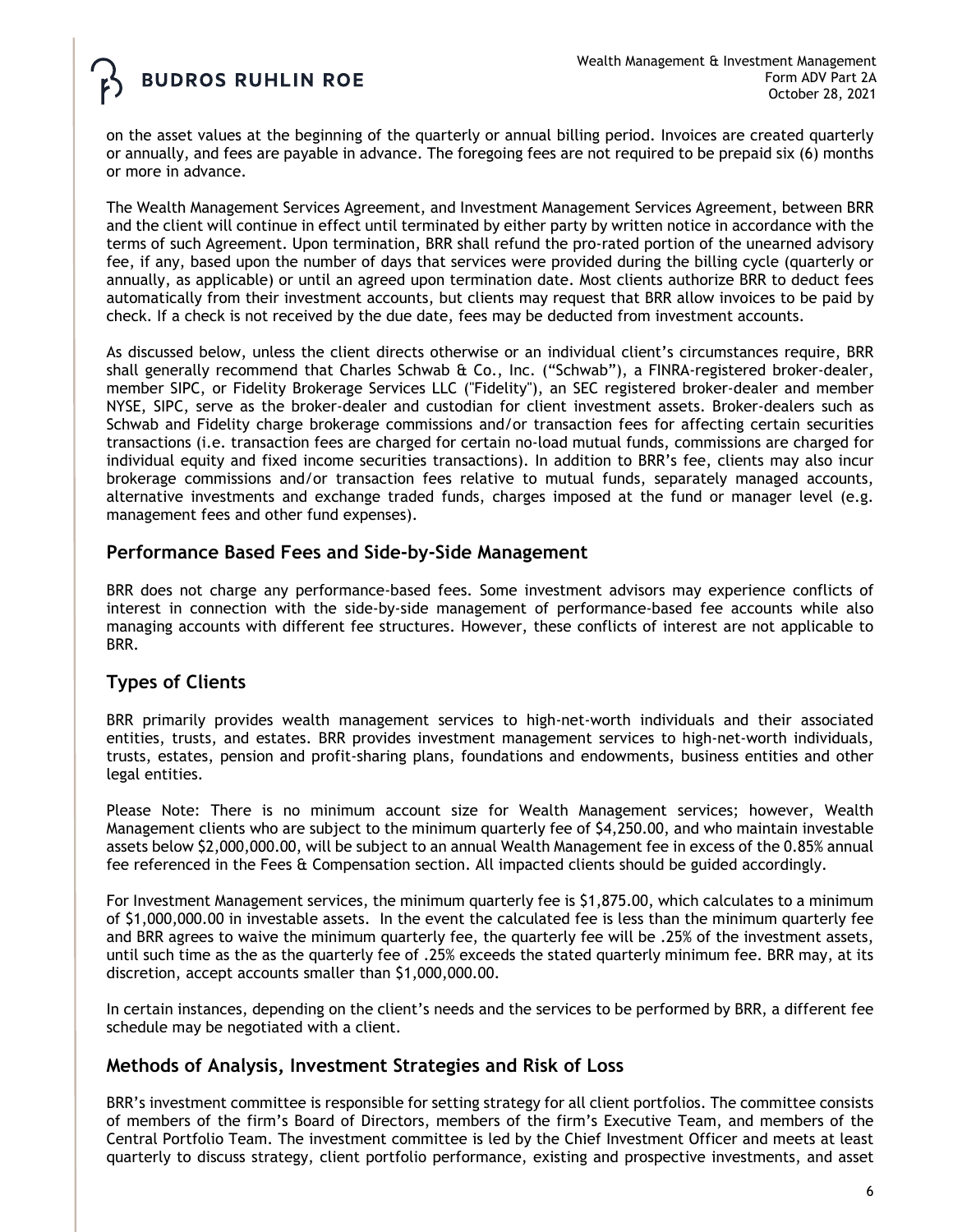allocations for portfolios.

BRR's investment process begins with the creation of an investment policy statement for each client portfolio. It is drafted with the input of the client and is based on the client's spending policy, portfolio time horizon, and risk tolerance. Asset allocation strategies currently include the following asset classes: domestic equities, international equities, global fixed income, alternative investments, commodities, and real estate. For qualified clients who can afford greater risk and illiquidity, BRR may offer private investments funds on a nondiscretionary basis, as an asset class. Investment vehicles within each asset class can include individual securities, open-end mutual funds, exchange traded funds (ETFs), exchange traded notes (ETNs), separately managed accounts, and limited partnerships.

Each asset class to be utilized in a portfolio will have a stated target allocation, but the strategy and investment policy statement will allow for some variation around the targeted allocation. This not only allows for day-to-day market volatility, but also for BRR to express current views by overweighting and underweighting asset class allocations. Within each asset class, fundamental analysis is prepared and reviewed for all investment securities recommended for client portfolios. This analysis varies depending on the security in question.

For mutual funds, separately managed accounts, ETFs, ETNs, and limited partnerships, the analysis generally includes a review of:

- management team;
- historical risk and return characteristics;
- sector and security exposures;
- marketability and liquidity issues;
- fee structure; and
- any other factors considered relevant.

For stocks and bonds, where BRR is making final purchase or sale decisions, the review may include:

- external research prepared by non-affiliated firms;
- the potential impact of that position on the return of the portfolio; and
- historical and expected performance and volatility.

BRR attempts to educate clients on the risks associated with investments, and the need to have a relatively long time horizon when investing in "risk" assets. The firm also educates on the importance of constructing diversified portfolios that allow for investments in companies and governments around the globe.

BRR may recommend strategies that engage in option writing, but that will only be implemented with the consent of the client. The use of option writing poses additional risks that are discussed with any client who is considering the use of these investment vehicles. In addition, on a discretionary basis, BRR may engage other fund managers or managers who engage in option writing for which it will not seek client consent.

When engaging in option writing, BRR is generally engaging in covered call writing. Covered call writing is the sale of an in-, at-, or out-of-the money call option against a long security position held in a client portfolio. This type of transaction is used to generate income. It also serves to create downside protection in the event the security position declines in value. Income is received from the proceeds of the option sale. Such income may be reduced to the extent it is necessary to buy back the option position prior to its expiration. This strategy may involve a degree of trading velocity, transaction costs, and significant losses if the underlying security has volatile price movement. Covered call strategies are generally suited for companies with little price volatility.

BRR has a fiduciary duty to provide services consistent with the client's best interest. As part of its investment advisory services, BRR will review client portfolios on an ongoing basis to determine if any changes are necessary based upon various factors, including, but not limited to, investment performance, mutual fund manager tenure, style drift, and/or a change in the client's investment objective. Based upon these factors, there may be extended periods of time when BRR determines that changes to a client's portfolio are neither necessary nor prudent. Of course, as indicated below, there can be no assurance that investment decisions made by BRR will be profitable or equal any specific performance level(s).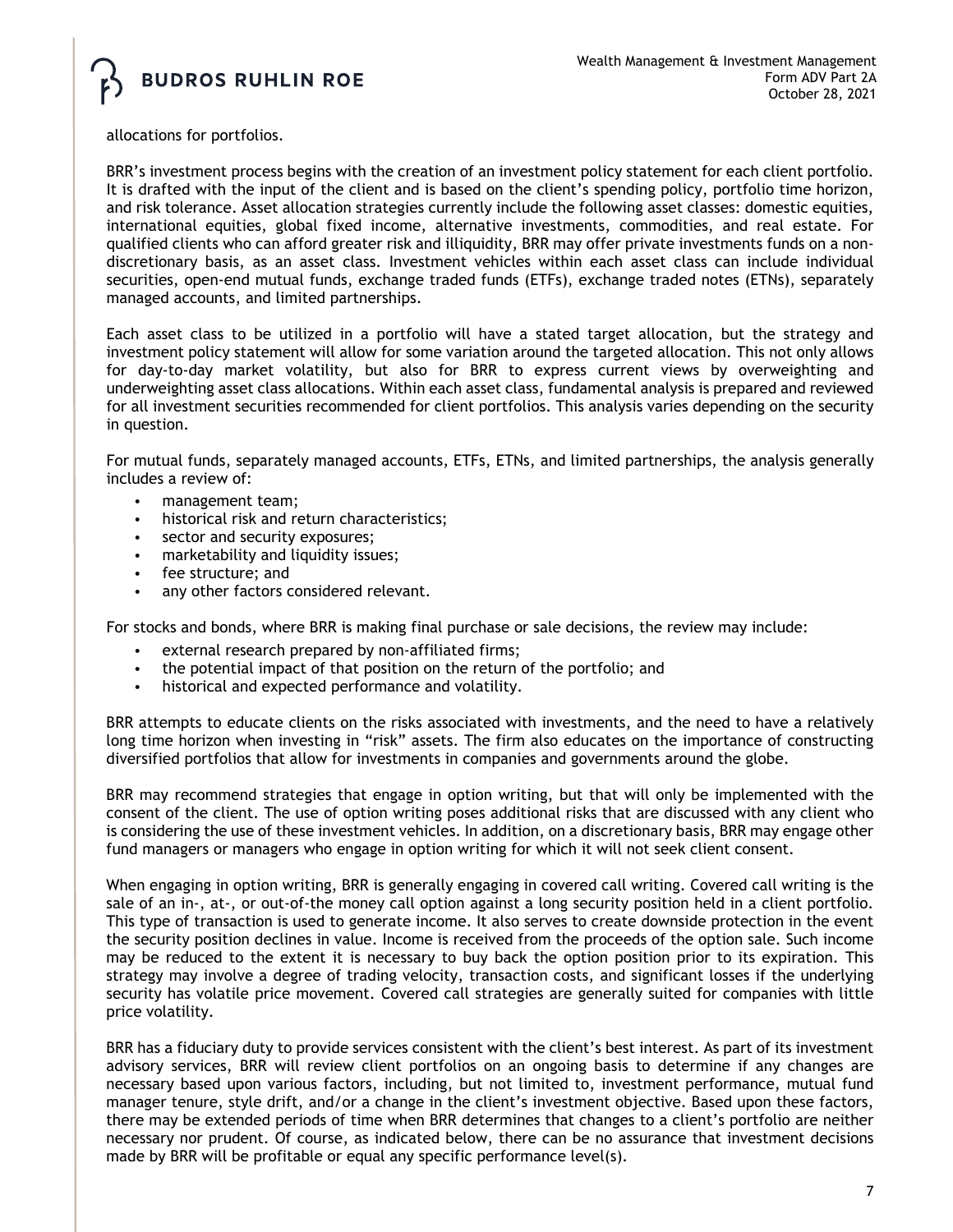Investment Risk. Different types of investments involve varying degrees of risk, and it should not be assumed that future performance of any specific investment or investment strategy (including the investments and/or investment strategies recommended or undertaken by BRR) will be profitable or equal any specific performance level(s). **Please Note:** Investing in securities involves risk of loss that clients should be prepared to bear.

Separately Managed Account Programs. BRR may allocate (and/or recommend that the client allocate) a portion of a client's investment assets among unaffiliated separately managed account programs in accordance with the client's designated investment objective(s). In such situations, the separately managed account manager shall have day-to-day responsibility for the active discretionary management of the allocated assets. BRR shall continue to render investment advisory services to the client relative to the ongoing monitoring and review of account performance, asset allocation and client investment objectives. Factors which BRR shall consider in recommending separately managed account programs include the client's designated investment objective(s) as applied to the separately managed account program: management style, performance, reputation, financial strength, reporting, pricing, and research. The fee charged by separately managed account programs are separate and in addition to the BRR fees as set forth in Fees and Compensation section above.

Private Investment Funds. BRR may provide investment advice regarding private investment funds. BRR may recommend that certain qualified clients consider the purchase of private investment funds on a nondiscretionary basis. BRR's role relative to the private investment funds shall be limited to its initial and ongoing due diligence and investment monitoring services. The private investment fund shall be included for purposes of calculating BRR's investment advisory fee. BRR's clients are under absolutely no obligation to consider or make an investment in a private investment fund(s).

**Please Note:** Private investment funds generally involve various risk factors, including, but not limited to, potential for complete loss of principal, liquidity constraints, and lack of transparency. A complete discussion on the factors is set forth in each fund's offering documents, which will be provided to each client for review and consideration.

Unlike liquid investments that a client may maintain, private investment funds do not provide daily liquidity or pricing. Each prospective client investor will be required to complete a Subscription Agreement, pursuant to which the client shall establish that they are qualified for investment in the fund and acknowledge and accept the various risk factors that are associated with such an investment.

**Please Also Note:** Valuation. In the event that BRR references private investment funds owned by the client on any supplemental account reports prepared by BRR, the value(s) for all private investment funds owned by the client shall reflect the most recent valuation provided by the fund sponsor. If the fund sponsor does not provide regular post-purchase valuations, then the valuation shall reflect the initial purchase price, or the most recent valuation provided by the fund sponsor. If the valuation reflects the initial purchase price or the most recent valuation provided by the fund sponsor, then the current fund value (to the extent ascertainable) could be significantly more or less than the fund's reflected valuation. The client's advisory fee shall be based upon such reflected fund value(s).

Mutual Funds. BRR may recommend that clients allocate investment assets to publicly available mutual funds that the client could obtain without engaging BRR as an investment advisor. However, if a client or prospective client determines to access such mutual funds themselves, then the client or prospective client will not receive BRR's initial and ongoing investment advisory services.

Alternatively, BRR may be able to access institutional share classes not typically available to the public (or retail clients). Specifically, mutual funds, issued by Dimensional Fund Advisors ("DFA"), are generally only available through selected registered investment advisors. BRR may allocate client investment assets to DFA mutual funds. Therefore, upon the termination of BRR's services to a client, restrictions regarding transferability and/or additional purchases of, or reallocation among DFA and/or other funds will apply.

Retirement Rollovers – Potential for Conflict of Interest. A client or prospective client leaving an employer typically has four options regarding an existing retirement plan (and may engage in a combination of these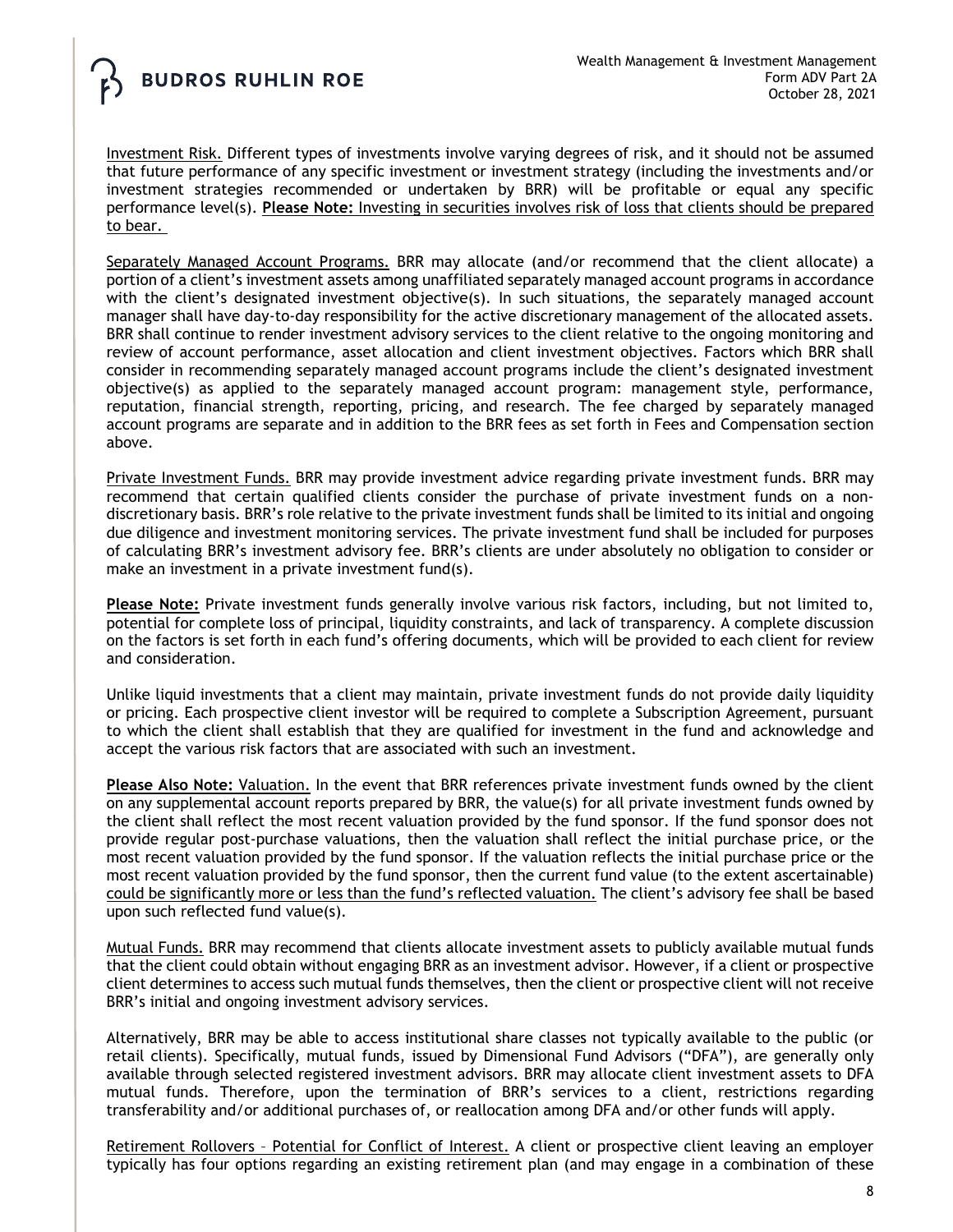options): (i) leave the money in the former employer's plan, if permitted, (ii) roll over the assets to the new employer's plan, if one is available and rollovers are permitted, (iii) roll over the assets to an Individual Retirement Account ("IRA"), or (iv) cash out the account value (which could, depending upon the client's age, result in adverse tax consequences). Typically, BRR manages employer sponsored retirement plan accounts for clients and applies an advisory fee to the plan assets. Under these circumstances, there wouldn't likely be a conflict of interest in recommending a rollover of the plan assets to an IRA under BRR's management. However, if BRR recommends that a client roll over their retirement plan assets in such a way that would either increase or create a new advisory fee for BRR, then that recommendation would create a conflict of interest. **No client is under any obligation to roll over retirement plan assets to an account managed by BRR. BRR's Chief Compliance Officer is available to address any questions that a client or prospective client may have regarding the potential for conflict of interest presented by such rollover recommendation.**

# **Disciplinary Information**

Neither BRR nor any of its employees have been involved in any legal or disciplinary events in the past 10 years that would be material to a client's evaluation of the company or its personnel.

# **Other Financial Industry Activities and Affiliations**

Daniel Roe serves on the PIMCO RIA Advisory Board ("The Board"). BRR does currently recommend mutual fund and private investments managed and distributed by PIMCO. The Board consists of approximately 18 representatives of independent investment advisory firms who have been invited by PIMCO management to participate in meetings and discussions of how PIMCO may better serve their RIA clients. The board serves as a forum for new product ideas as well as a sounding board for PIMCO to learn how to better support the registered investment advisor community. Board members are asked to serve for one three-year term, but the duration can be extended. Daniel Roe's term ended in the Fall of 2017 but has been temporarily extended. Board members enter nondisclosure agreements with PIMCO under which they agree not to disclose confidential information shared with them. Board members are not compensated by PIMCO for their service, but PIMCO does pay for or reimburse Board members' travel, lodging, meals and other incidental expenses incurred in attending Board meetings, which are expected to be held twice a year. Members receive additional access to key PIMCO investment personnel which may be beneficial in performing due diligence on investment strategies.

As noted in Items 2 and 4, respectively, BRR is wholly owned by CI Financial and its subsidiaries. CI Financial also owns other SEC-registered investment advisers ("CI Affiliates").CI Financial does not have a role in the day-to-day management of BRR. Each CI Affiliate, including BRR, operates independently of each other. Accordingly, BRR does not have any business dealings, referral arrangements or other reciprocal arrangements with other CI Affiliates. BRR carries out its investment advisory activities, including the exercise of investment discretion and voting rights, independent of other CI Affiliates.

Otherwise, BRR and its employees do not have any relationships or arrangements with other financial services companies that pose material conflicts of interest.

# **Code of Ethics, Participation or Interest in Client Transactions and Personal Trading**

BRR has adopted a written code of ethics that is applicable to all employees. Among other things, the code requires BRR and its employees to act in clients' best interests, abide by all applicable regulations, avoid even the appearance of insider trading, and pre-clear and report on many types of personal securities transactions. BRR's restrictions on personal securities trading applies to employees, as well as employees' family members living in the same household. A copy of BRR's code of ethics is available upon request.

BRR maintains a watch list of securities for which employees must obtain pre-clearance from the Chief Compliance Officer prior to executing personal security transactions in those securities. The Chief Compliance Officer does not grant pre-clearance where it would appear that an employee's trading could disadvantage BRR's clients or have the appearance of insider trading.

BRR does not recommend buys or sells of securities for client accounts, in which any employee of, or any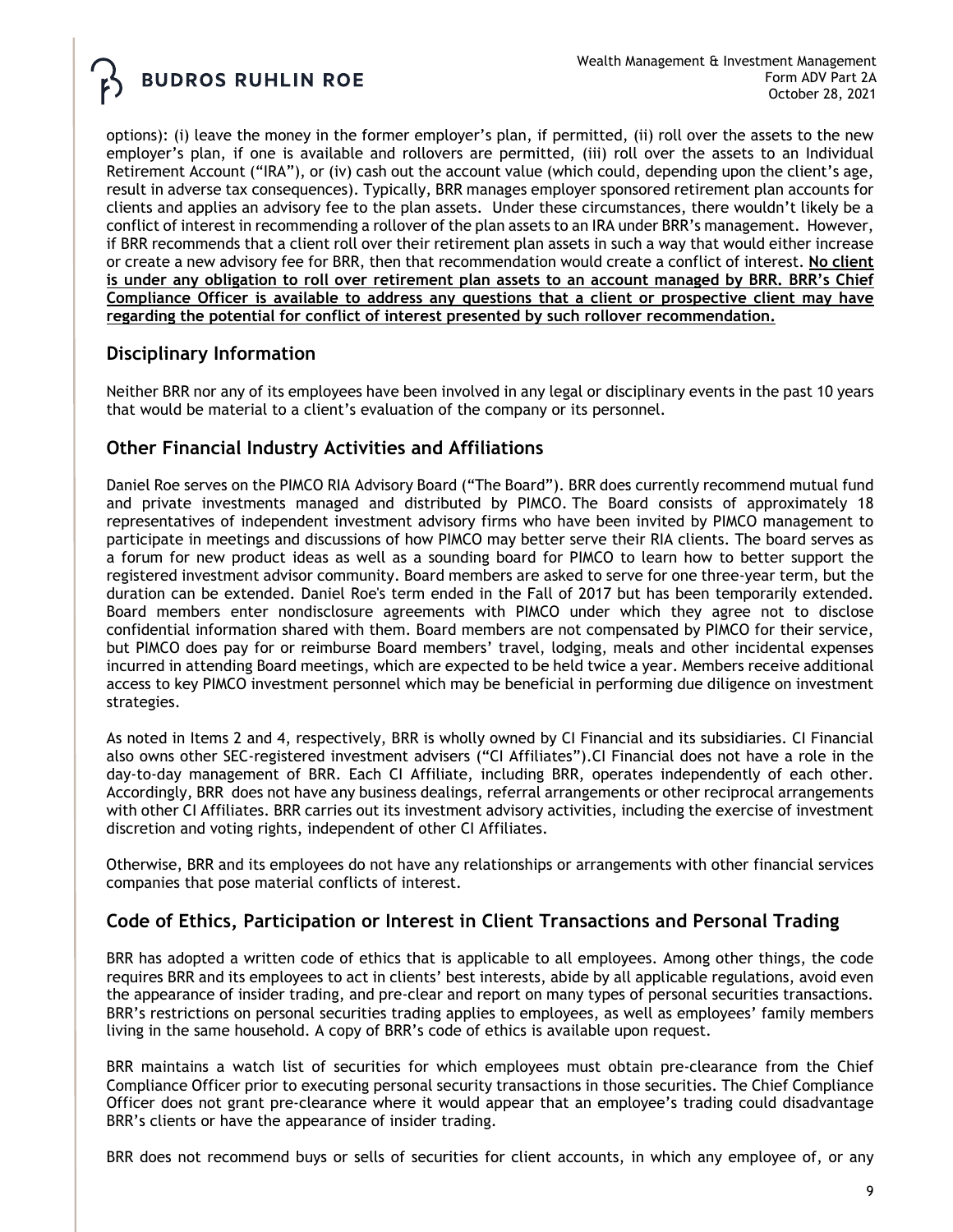

related party of, BRR, has a material financial interest.

BRR, and/or its representatives, may buy or sell securities, at or around the same time, as those same securities are recommended to clients. This practice may create a situation where BRR and/or its representatives are in a position to materially benefit from the sale or purchase of those securities. Therefore, this situation creates a potential conflict of interest. Practices such as "scalping" (i.e., a practice whereby the owner of shares of a security recommends that security for investment and then immediately sells it at a profit upon the rise in the market price which follows the recommendation) could take place if BRR did not have adequate policies in place to detect such activities. In addition, this requirement can help detect insider trading, "front-running" (i.e., personal trades executed prior to those of BRR's clients) and other potentially abusive practices.

BRR has a personal securities transaction policy in place to monitor the personal securities transactions and securities holdings of each of its "Access Persons". BRR's securities transaction policy requires that an Access Person of BRR must provide the Chief Compliance Officer or his/her designee with a written report of their current securities holdings within ten (10) days after becoming an Access Person. Additionally, each Access Person must provide the Chief Compliance Officer or his/her designee with a written report of the Access Person's current securities holdings at least once each twelve (12) month period thereafter on a date BRR selects.

## **Brokerage Practices**

For Wealth Management and Investment Management clients, BRR generally recommends that clients arrange for their assets to be held with Charles Schwab & Co., Inc. ("Schwab"), a FINRA-registered broker-dealer, member SIPC, or Fidelity Brokerage Services LLC ("Fidelity"), an SEC registered broker-dealer and member NYSE, SIPC. Although BRR may recommend that clients establish accounts at Schwab or Fidelity, it is the client's decision to custody assets with Schwab or Fidelity by entering into an account agreement directly with Schwab or Fidelity. BRR does not open such accounts for its clients, although it will assist in the preparation of the paperwork. BRR is not affiliated with either Schwab or Fidelity.

As a subsidiary of CI, BBR has many affiliated financial entities regulated by domestic and foreign regulators. However, we do not currently recommend any services of our affiliates which mitigates any potential conflict of interest.

For BRR clients' accounts maintained in Schwab's or Fidelity's custody, either custodian will hold client assets in a brokerage account and buy and sell securities when BRR (or the client) instructs them to do so. Schwab and Fidelity generally do not charge separately for custody however, both are compensated by account holders through commissions or other transaction-related fees for securities trades that are executed through each of their platforms or that settle into Schwab or Fidelity accounts.

#### Research and Additional Benefits

Schwab and Fidelity make available to BRR other products and services that benefit BRR but may not directly benefit its clients' accounts. Many of these products and services may be used to service all or some substantial number of BRR's accounts, including accounts not maintained either at Schwab or Fidelity. BRR does not believe that clients whose accounts are held by Schwab or Fidelity bear any additional costs in connection with BRR's receipt of the products and services.

While as a fiduciary, BRR endeavors to act in its clients' best interests. BRR's recommendation that clients maintain their assets in accounts at Schwab or Fidelity may be based in part on the benefit to BRR of the availability of some of the foregoing products and services and not solely on the nature, cost or quality of custody and brokerage services provided by Schwab or Fidelity, which creates a conflict of interest. Also, some of the products and services listed above benefit clients whose accounts are held by other brokerdealer/custodians, which could create a conflict of interest between the clients at Schwab and/or Fidelity, who are indirectly paying for the products and services, and the clients at other broker-dealer/custodians who may benefit from the products and services.

Except as provided herein, BRR's receipt of products and services from Schwab, Fidelity, and/or other brokers is not tied to the level of commissions generated for such brokers, or the amount of client assets that are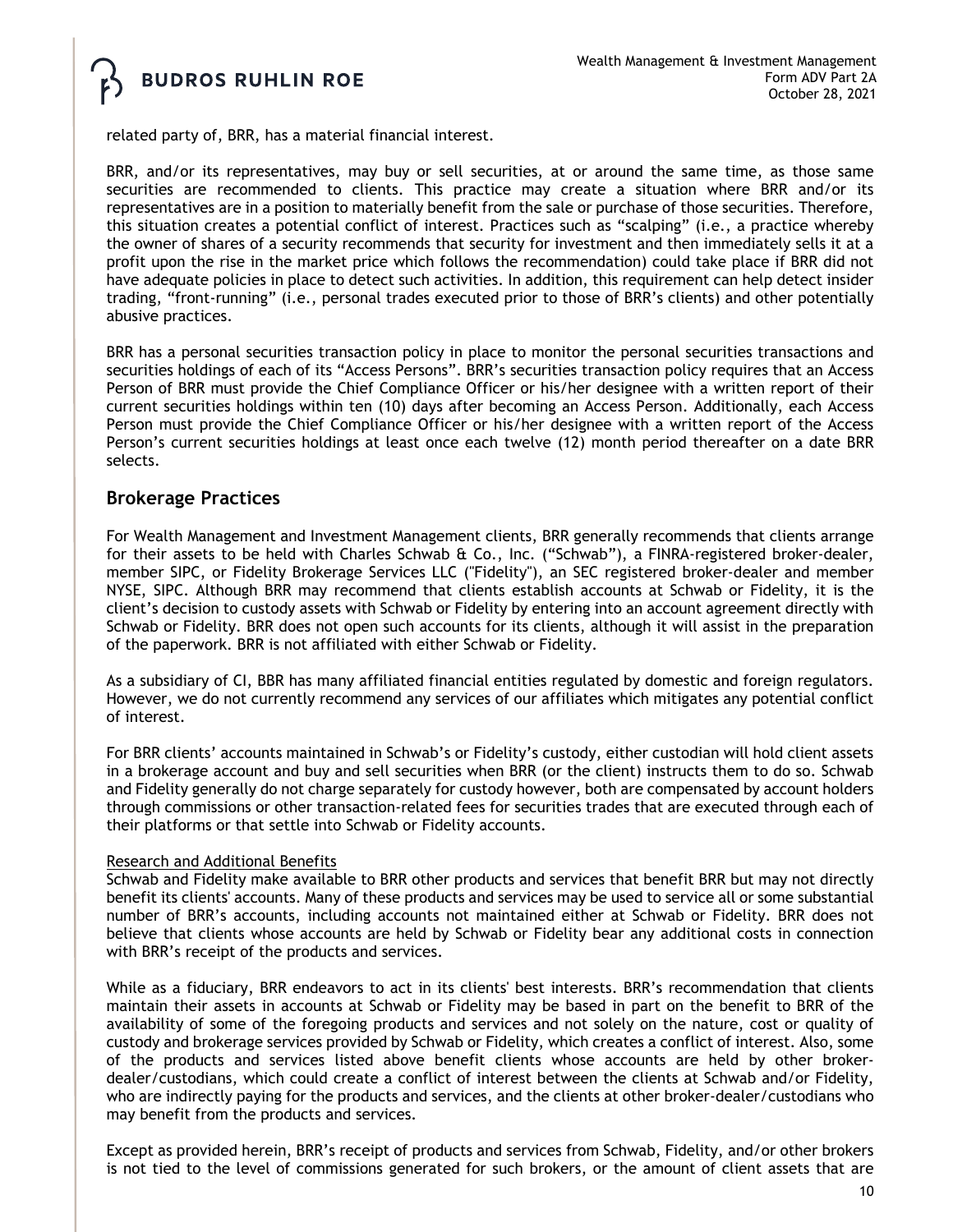custodied at such brokers. In regard to Fidelity, BRR has entered a contract and committed to maintain a certain level of client assets and client accounts at Fidelity, in exchange for a specific level of service and pricing. However, BRR sees its duty as a fiduciary for clients as its primary focus and would not recommend a client use Fidelity unless it was deemed to be completely appropriate for the client and their situation. Further, BRR has negotiated pricing with Schwab and Fidelity to create an equal fee arrangement for BRR clients with either custodian.

Schwab's and Fidelity's products and services that assist BRR in managing and administering clients' accounts include software and other technology that: provide access to client account data (such as trade confirmations and account statements); facilitate trade execution and allocate aggregate trade orders for multiple client accounts; provide research, pricing information, and other market data; facilitate payment of BRR's fees from its clients' accounts; and assist with back-office functions, recordkeeping, and client reporting.

Schwab and Fidelity also make available to BRR other services intended to help BRR manage and further develop its business enterprise. These services may include consulting, education events, publications and conferences on practice management, information technology, business succession, regulatory compliance, and marketing. In addition, Schwab and Fidelity may make available, arrange and/or pay for these types of services rendered to BRR by independent third parties. Schwab and Fidelity may discount or waive fees it would otherwise charge for some of these services or pay all or a part of the fees of a third-party providing these services to BRR.

#### The Selection of Trading Counterparties

BRR can trade accounts held at Schwab or Fidelity using other broker/dealers. This is most common when trading fixed income products, such as bonds. For clients who elect to have their accounts held by firms other than Schwab or Fidelity, BRR's approach is generally to trade stocks, mutual funds, and ETFs with the chosen broker-dealer/custodian, and to trade bonds with the dealer that offers sufficient liquidity and the most favorable pricing.

Even though Schwab or Fidelity may charge clients trade-away fees, BRR believes that the benefits from trading bonds with other brokers can outweigh any such fees. The availability and pricing of bonds varies widely. Prior to placing a bond trade, BRR may solicit bids from several dealers, then arrange to execute the trade with the dealer that offers sufficient liquidity and the most favorable pricing.

Some clients' accounts are relatively small, in which case the broker-dealer/custodian may not allow BRR to trade through other firms. Other clients may specifically request that their accounts only be traded through a particular broker/dealer. BRR trades these accounts through the firm chosen by the client, which limits BRR's ability to seek best execution. Trading restrictions may result in materially higher trading costs and reduced returns.

### Best Execution Reviews

BRR has a fiduciary duty to seek best execution for client securities transactions. Best execution takes into account many factors in the execution of transactions other than simply cost. BRR's investment committee evaluates the pricing and services offered by Schwab, Fidelity, and other trading counterparties with those offered by other reputable firms. Through quarterly best execution reviews, BRR seeks to make good-faith determinations that its trading counterparties provide clients with good services at competitive prices. However, clients should be aware that this determination could have been influenced by BRR's receipt of the products and services described above.

If a client directs BRR to utilize a different broker, such direction may negatively impact the ability to obtain best execution for such client's securities transactions, as BRR's ability to negotiate price, commissions and execution may be limited, or eliminated.

### Aggregated Trades

BRR may aggregate securities sale and purchase orders for a client with similar orders being made contemporaneously for other accounts it manages. In such event, the average price of all securities purchased or sold in such transactions may be determined and a client may be charged or credited, as the case may be, the average transaction price. As a result, however, the price may be less favorable to the client than it would be if similar transactions were not being executed concurrently for other accounts. BRR may also cause a client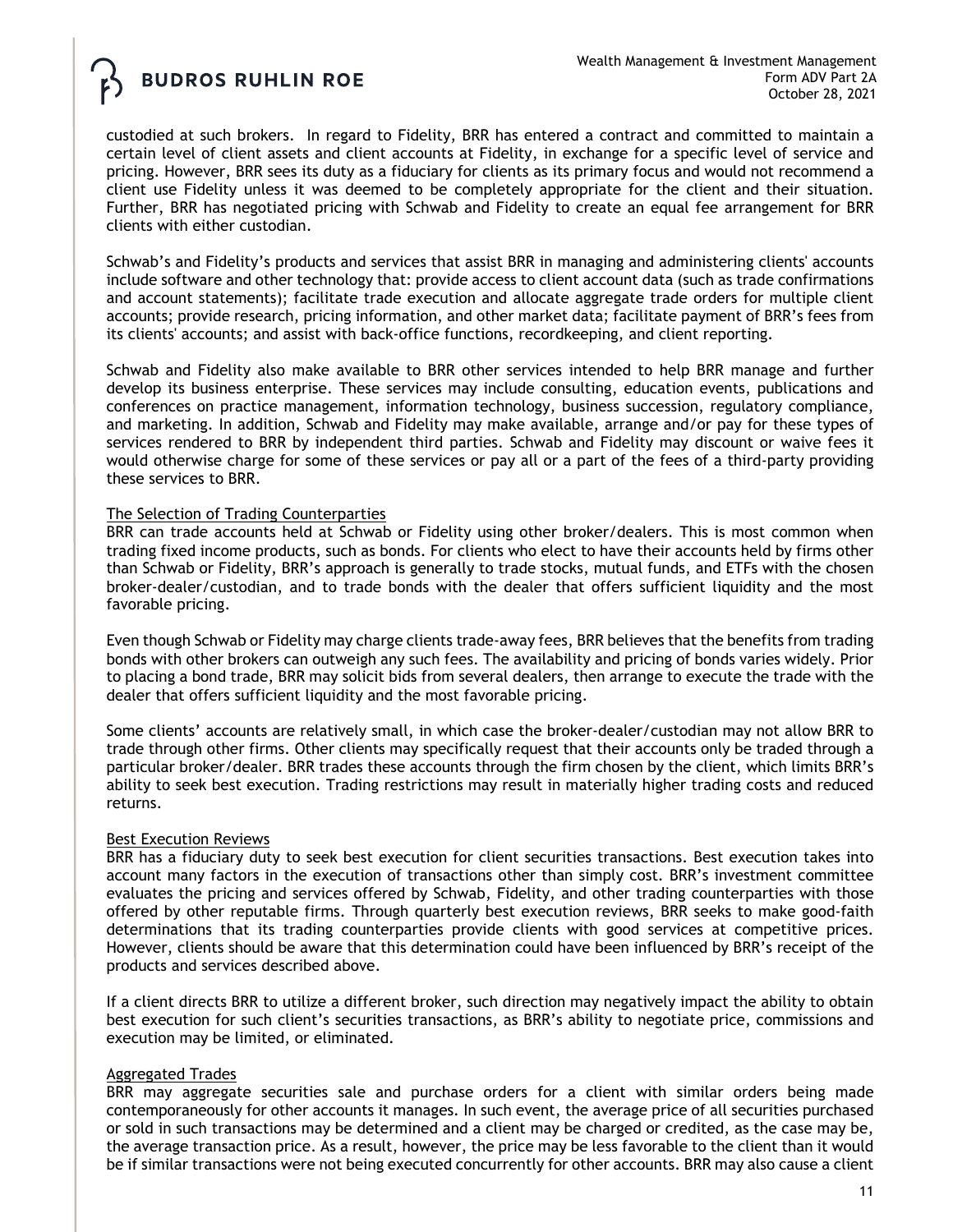

to buy or sell securities directly from or to another client, if such cross-transaction is in the interest of both such clients.

#### Brokerage Client Referral Arrangements

BRR does not currently participate in any client referral programs with Schwab, Fidelity, or any other brokerdealer/custodian.

## **Review of Accounts**

Client portfolios under BRR's wealth management services are monitored on an ongoing basis by the Chief Investment Officer (or another member of the investment team, identified on BRR's Form ADV Part 2B) a Senior Wealth Manager, and/or firm's Director of Portfolio Research. Client portfolios under BRR's investment management advisory services are monitored on an ongoing basis by the Chief Investment Officer (or another member of the investment team), Senior Portfolio Advisor, or firm's Director of Portfolio Research. Each review is designed to determine if the client portfolio is in compliance with the investment policy statement, and that the asset allocation and investment selections for each asset class are as specified by the investment committee. Each client portfolio is reviewed on at least a quarterly basis. Reviews of client accounts will also be triggered if a client deposits or withdraws meaningful amounts to or from the portfolio, changes his or her investment objectives, or if the market, political, or economic environment changes materially.

Clients receive account statements directly from their chosen broker-dealer/custodian on at least a quarterly basis. BRR provides quarterly customized reports to supplement these custodial statements and may provide reports at other times upon a client's request. Clients should carefully review the broker-dealer/custodian's statements and should compare these statements to the reports provided by BRR.

Customized reports from BRR, as well as other documents, are delivered to clients electronically through a secure client portal website suite; the Planning Portal for Wealth Management clients, and the Investment Client Online Relationship Experience ("iCORE"). Each client has their own portal that is accessed by the client pursuant to a client username and a client selected password. All reports and document files during transport (either upload or download) across the internet, and while stored on the site, are encrypted for client security purposes. In addition, clients may upload document files to their portal for delivery to BRR or to store electronically. Clients may elect not to have a portal in which reports and documentation will be delivered to clients via encrypted email, fax, or regular mail.

BRR's customized reports may be prepared in conjunction with the services provided by ByAllAccounts, Inc. and eMoney Advisor. These systems allow for clients to track the performance and value of certain assets and accounts, which fall outside the scope of BRR's services, for informational purposes only. Such assets and accounts may be included in a client's customized report, at the direction of the client, even though BRR's service is limited to reporting only and does not include investment management, review, or monitoring services, nor investment recommendations or advice. As such, the client, and not BRR, shall be exclusively responsible for the investment performance of any assets and/or accounts outside the scope of BRR's services. In the event the client desires that BRR provide investment management services or advice with respect to these assets and/or accounts, the client may engage BRR to do so. The eMoney platform may also provide access to other types of information and applications including financial planning concepts and functionality, which should not, in any manner whatsoever, be construed as services, advice, or recommendations provided by BRR. Finally, BRR shall not be held responsible for any adverse results a client may experience if the client engages in financial planning or other functions available on the eMoney platform without BRR's assistance or oversight.

## **Client Referrals and Other Compensation**

If a client is introduced to BRR by either an unaffiliated or an affiliated solicitor, BRR may pay that solicitor a referral fee in accordance with the requirements of Rule 206(4)-3 of the Investment Advisers Act of 1940, and any corresponding state securities law requirements. Any such referral fee shall be paid solely from BRR's wealth management or investment management fee and shall not result in any additional charge to the client. If the client is introduced to BRR by an affiliated solicitor, the solicitor, at the time of the solicitation, shall disclose the nature of their solicitor relationship, and shall provide each prospective client with a copy of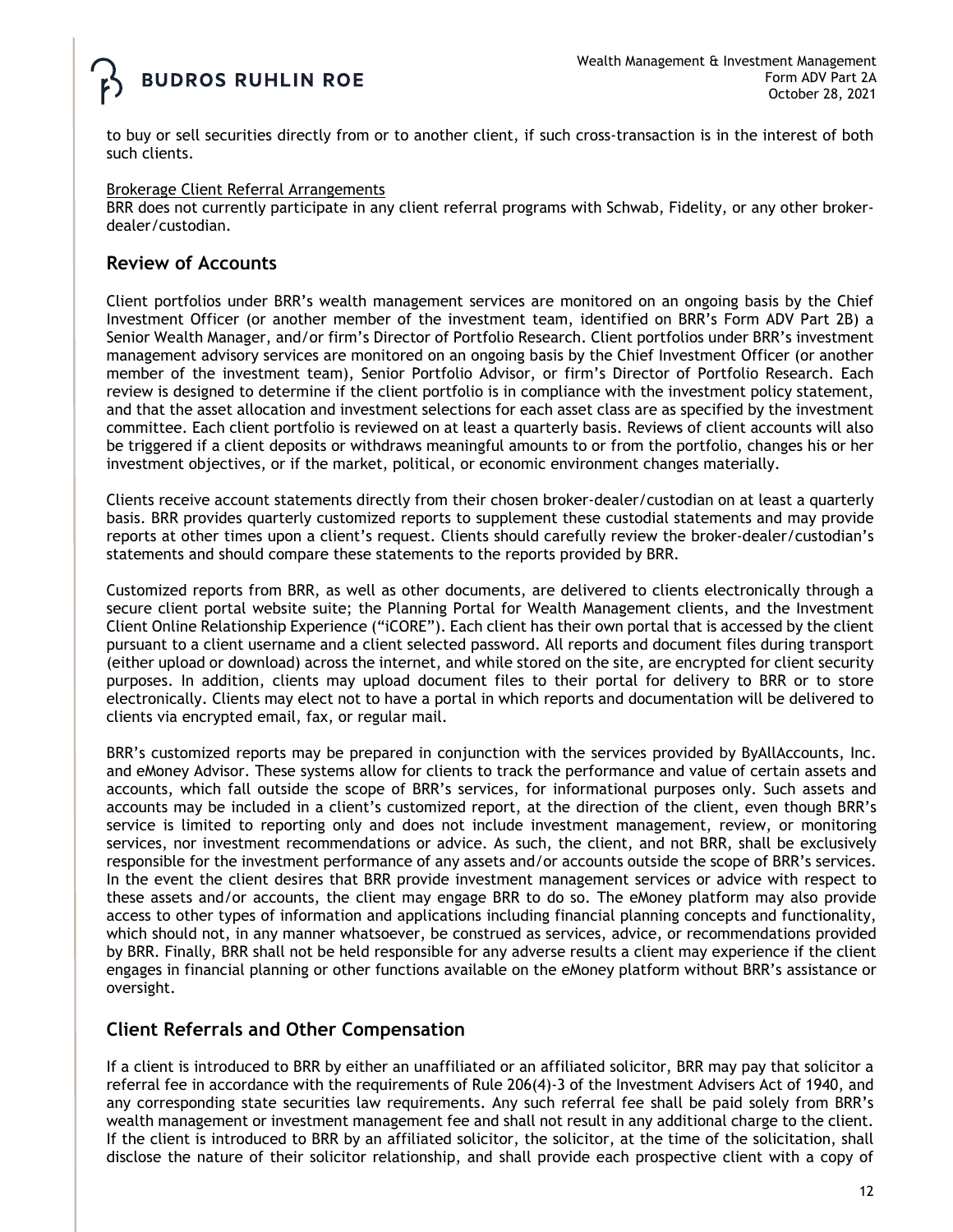BRR's written ADV brochure with a copy of the written disclosure statement from the solicitor to the client disclosing the terms of the solicitation arrangement between BRR and the solicitor, including the compensation to be received by the solicitor from BRR.

As described above, BRR does not currently participate in any client referral programs with Schwab or any other broker-dealer/custodian. However, BRR has participated in such programs in the past and is continuing to pay a portion of its advisory fees to Schwab for certain legacy accounts in connection with Schwab's referral of those clients to BRR.

Other than the previously described products and services that BRR receives from Schwab, BRR does not receive any other economic benefits (i.e. 12b-1 fees or commissions) from non-clients in connection with the provision of investment advice to clients.

# **Custody**

All client accounts are held in custody by unaffiliated broker-dealers/custodians or banks. Under Rule 206(4)- 2 under the Investment Advisers Act of 1940 (the "Custody Rule"), BRR is deemed to have custody of client assets in certain circumstances: 1) where BRR has the ability to withdraw advisory fees from client accounts; 2) where clients maintain standing letters of authorization to move money to third parties under their agreements with qualified custodians; and 3) where clients have granted permission to manage their accounts held at qualified custodians other than Schwab or Fidelity through granting BRR Limited Power of Attorney for those accounts.

BRR adheres to the regulatory requirements and safeguards described in the Custody Rule and related regulatory guidance with respect to the custody of client funds and securities. Clients are provided, at least quarterly, with written transaction confirmation notices and regular written summary account statements directly from the broker-dealer/custodian. BRR may also provide a written periodic report summarizing account activity and performance. Clients should carefully review these statements, and clients are urged to compare these statements to any account information provided by Budros, Ruhlin & Roe for accuracy of all information, including the accurate deduction of fees.

For clients who have established asset transfer authorizations, such arrangements are disclosed on Form ADV Part 1, Item 9. BRR follows the protocols discussed in the SEC's February 21, 2017 Investment Adviser Association No-Action Letter, and, accordingly, these arrangements are not subject to annual surprise examination by an independent accounting firm.

Finally, with respect to custody arising from the Limited Power of Attorney arrangements described above, BRR reports such arrangements on Form ADV, Part 1, and these client accounts are subject to an annual surprise examination by an independent accounting firm. The results of such examinations are filed directly with the SEC.

## **Investment Discretion**

BRR has investment discretion over nearly all clients' accounts. Clients grant BRR trading discretion through the execution of a limited power of attorney with the account broker-dealer/custodian.

Clients can place reasonable restrictions on BRR's investment discretion by noting such restrictions on the investment policy statement. For example, some clients have asked BRR not to sell certain securities where the client has a particularly low tax basis or wishes to maintain an investment position.

# **Voting Client Securities**

In accordance with its fiduciary duty to clients and Rule 206(4)-6 of the Investment Advisers Act, BRR has adopted and implemented written policies and procedures governing the voting of client securities (proxy statement). All proxies that BRR receives will be treated in accordance with these policies and procedures.

BRR considers the reputation, experience, and competence of a company's management and board of directors